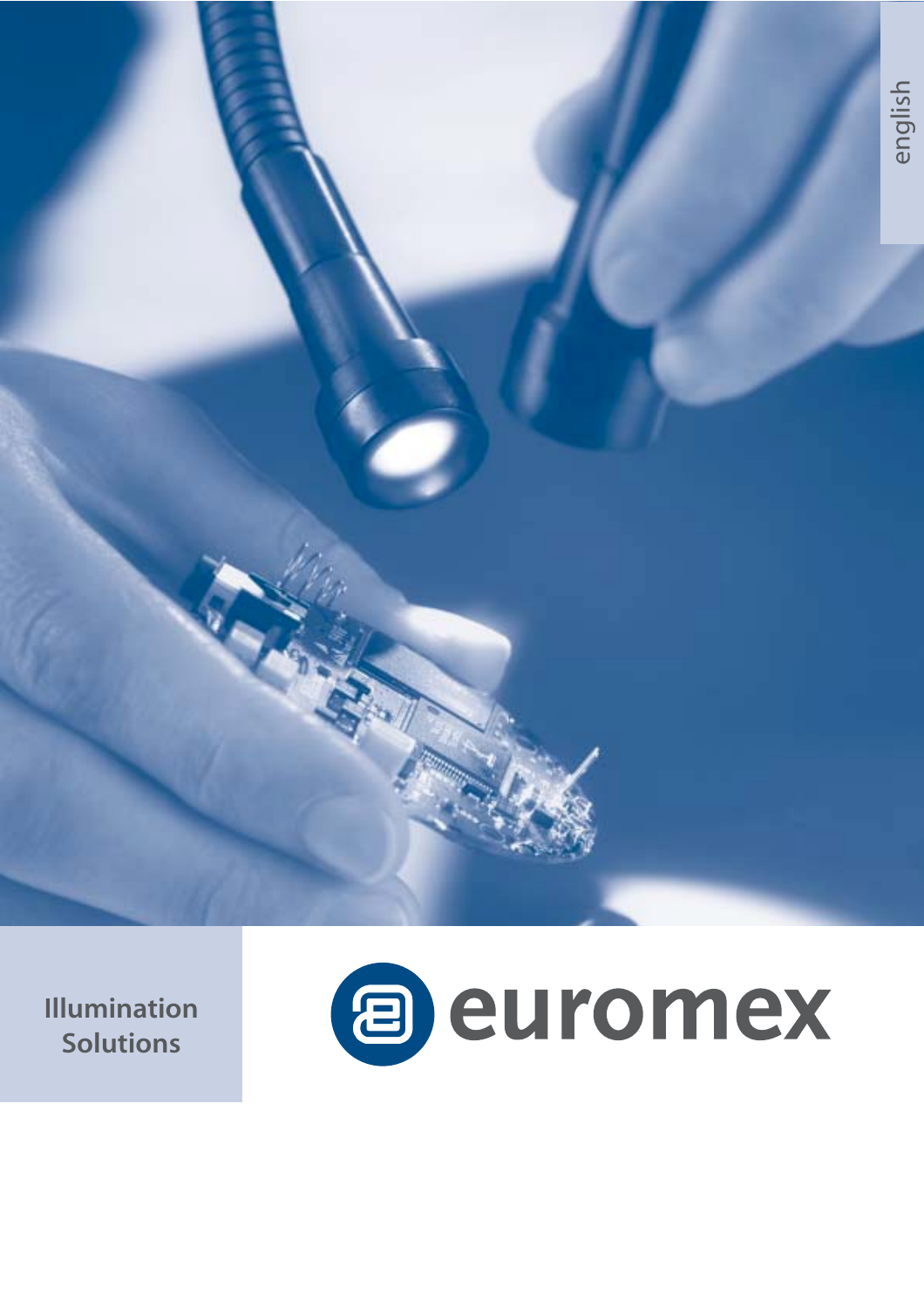# **Illumination solutions**

*Light is crucial for microscopy and macroscopy in order to see the essential details of objects. Good illumination of the specimen will give improved contrast to the image; therefore selection of the correct illumination for a given object is vital.*

**LE.5209 Compact, economical 20 Watt cold-light illuminator with fibre optic** Compact and robust cold illuminator with a 20 Watt halogen light source. The light intensity level is factory preset and not adjustable. Delivered with a 40 cm "gooseneck", ø 6 mm fibre optic. For 230 Volts operation

**LE.5210 Multifunctional 100 Watt cold-light illuminator without fibre optic** This popular cold-light illuminator contains a 100 Watt halogen light source with intensity control. Maximum colour temperature is 3100° K. Supplied without fibre optic. For 230 Volts operation.  $m_{\rm H_{II}}$ A large range of fibre optics, adaptors and accessories makes this illuminator suitable for various applications

## **LE.5211 Multifunctional 150 Watt cold-light illuminator without fibre optic**

This stunning Euromex design cold-light illuminator has a 150 Watt halogen light source with intensity control. Supplied without fibre optic. For 230 Volts operation. A large range of fibre optics, adaptors and accessories makes this illuminator suitable for various

**NEW**

applications.**Available January 2006**

## **LE.1970 EuroLED 56 Ring light**

This ring light contains 56 LED's and the light intensity is adjustable between 10-100%. Colour temperature max 4300° K. Suitable for working distances between 55 and 120 mm. For 110-230 Volts operation

## **LE.1971 EuroLED 40 Ring lights**

This ring light has 40 LED's and the light intensity can be adjusted between 10-100%. Colour temperature max 4300° K. Suitable for working distances between 25 and 75 mm. For 110-230 Volts operation

**LE.1863 Fluorescent Ring light for zoom lenses** Fluorescent 40 kHz ring light for incident illumination. Colour temperature max 5200° K. Suitable for all Zoom-Stereomicroscopes of the Euromex Z-series, except the ZE.1659. For 230 Volts operation



**65.867** adapter

**LE.5213** Ø 4 mm 50 cm **LE.5214** Ø 4 mm 50 cm

**(4)**

**LE.5218** Ø 8 mm 100 cm **LE.5220**  $Ø$  8 mm 200 cm

**LE.5215** Ø 4 mm 50 cm

**LE.5216**  $Q$  4 mm 100 cm

**LE.5217** Ø 4 mm 100 cm

**LE.5235** Ø 4 mm 100 cm

**LE.5239** Ø 8 mm 60 cm ring light

**LE.5240** Ø 8 mm 100 cm ring light



(1) Required for LE.5239, LE.5240, LE.1970 and LE.1971 when no additional lenses are used. When additional lenses are used appropriate adapters are available

- (2) only available in combination with the purchase of a microscope (3) suitable for all flexible and 'flex & stay' light guides
- (4) LE.5213, LE.5214 and LE.5215 are 'flex & stay' gooseneck light guides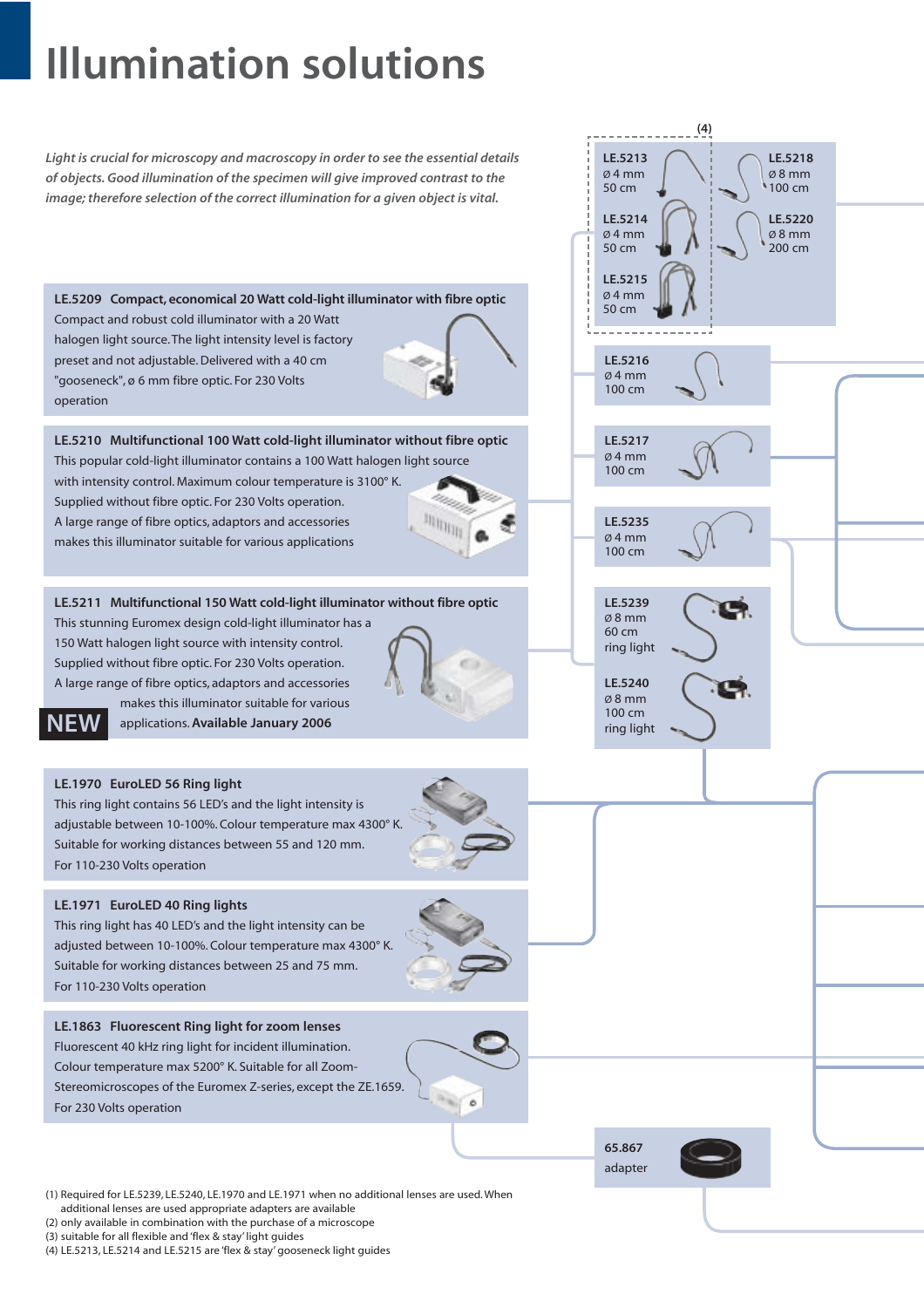